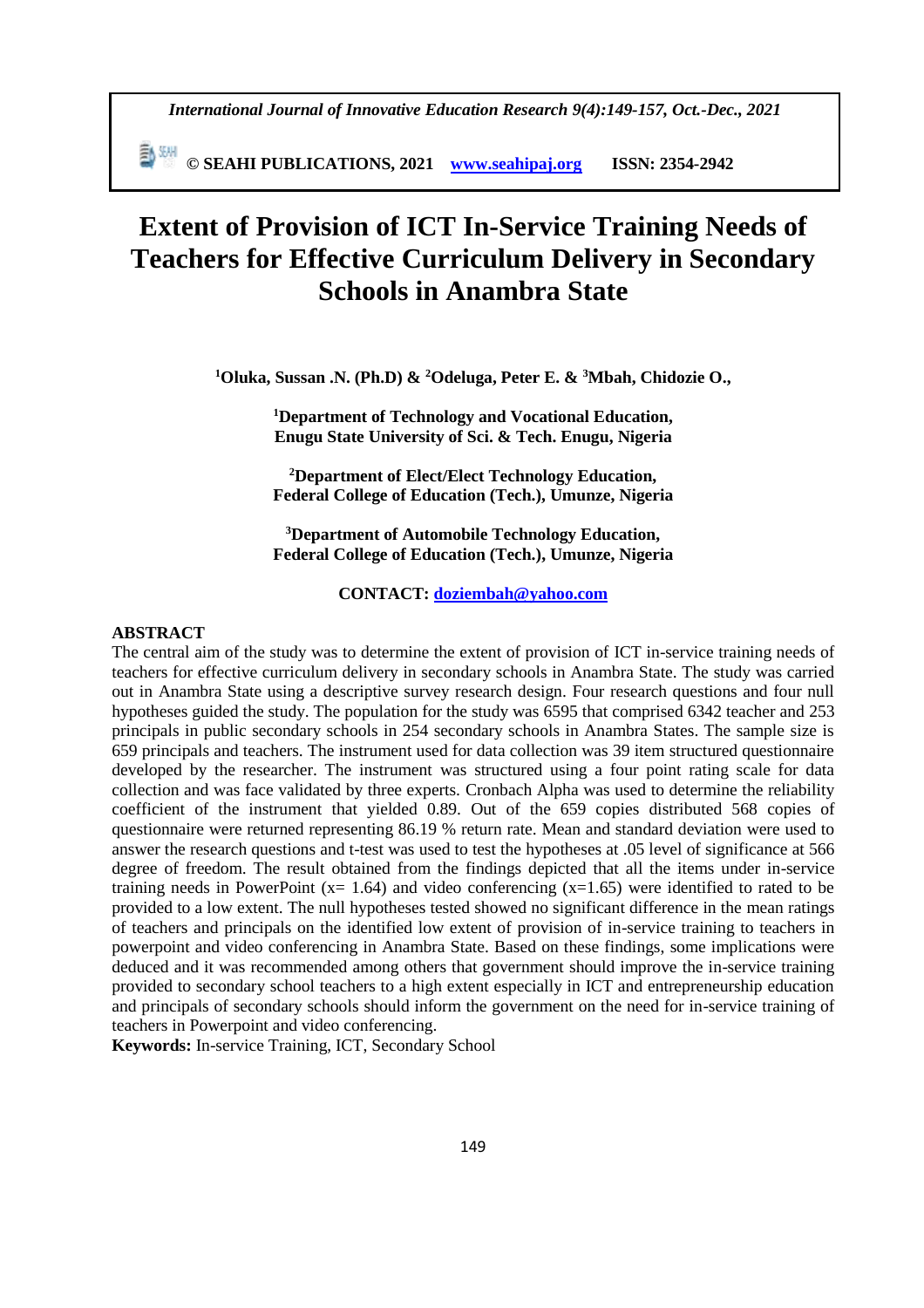# **INTRODUCTION**

The development of information and communication technology, unemployment, collapse of economic activities and their effect on various areas of human endeavour have resulted to retraining of workers for effective performance. In furtherance to these challenges, effort is usually directed in improving the existing workforce in addressing these challenges for future generation. In most cases, workers are given the opportunity to gain new knowledge, skills and attitude to discharge the professional responsibility and this is usually done through in-service training. According to Rao (2014), in-service training may be defined as a continuing education of workers or teachers which commence after initial professional education is over and which leads to the improvement of professional competencies of the employees throughout their careers. It is a process of imparting more knowledge and skills with the aim of updating one's knowledge, competencies and making one contribute more and better in his job, (Shehu, 2010). Shehu emphasized that these activities are planned and organized by various agencies to help the educators to improve as persons and mature as professionals.

The central objective of in-service training is the continuous provision of information that would keep the employees (teachers) abreast of new developments in teaching and learning. Factoran (2009) pointed out that the relevance of in-service training are as follows: to promote the continuous improvement of the total professional staff of the school system, eliminate deficiencies in the background preparation of teachers and other professional workers in education, keep the professionals abreast of new knowledge, release creative activities to the organisational system and give the much needed supports to the teachers and other employees who are entering new field of work and use of innovative tools and strategies. According to the Federal Republic of Nigeria (2013), in-service training was to be developed as an integral part of continuing teachers' education which takes care of inadequacies. It is generally believed that he who wishes to teach need to keep with learning. It is imperative to note that provision of inservice training in information technology age is the key for maintaining effectiveness and overall improvement in employee work performance.

Further, Audu (2010) opined that that this type of training is recognized as pre-requisites for manpower development and economic growth of a nation. Audu stressed that in-service training gives teachers in educational system the opportunities to improve their knowledge, skill and make use of innovative instructional tools to teach the students. Adequate provision of the needed in-service training to the teachers would enable them to overcome the areas of inadequacies in terms of curriculum changes and innovation in their area. It is expected to enable the teachers to fulfil their instructional responsibility.

Teachers are charged with the responsibility of imparting knowledge and needed skills to the students in the schools. For the teachers to achieve this, they need appropriate training and exposure to the new knowledge and contemporary issues in their area. Okeke (2013) observed that there is need for continuous retraining of teachers and review of the secondary school curriculum to provide the needed education for the Nigeria nation. A critical look at the teachers' capacity development and curriculum at secondary schools in Anambra State showed a significant innovation in the content of instruction in the areas of information and communication technology and computer application. This calls for the teachers retraining in order to meet the needs of the students and challenges of the curriculum contents.

Research findings by Okeke (2013) depicted that many teachers are not taught adequately during their school days as a result, in-service training becomes obvious. In the context of this study, in-service training is training given to teachers to upgrade and develop their skills after they might have been employed. It is any activity which a teacher undertakes after he has been employed to teach in his area of specialization. This may be in form of conferences, seminar and workshops, further education and retraining in innovative teaching methodology (Eze, 2016). This retraining programme may be given to teachers at various levels of education including secondary school.

Secondary school teachers are required to utilize the appropriate teaching method and skills to provide training to the students. According to Mbah and Imakwu (2017), secondary schools are the post primary education levels that provide the students with skills and knowledge for sustainable development and further studies in tertiary institution. The secondary school teachers play significant roles in the training of the students for vocational skill development and future life. Eze (2016) observed that teachers retraining programmes ought to be directed towards information and communication technology (ICT),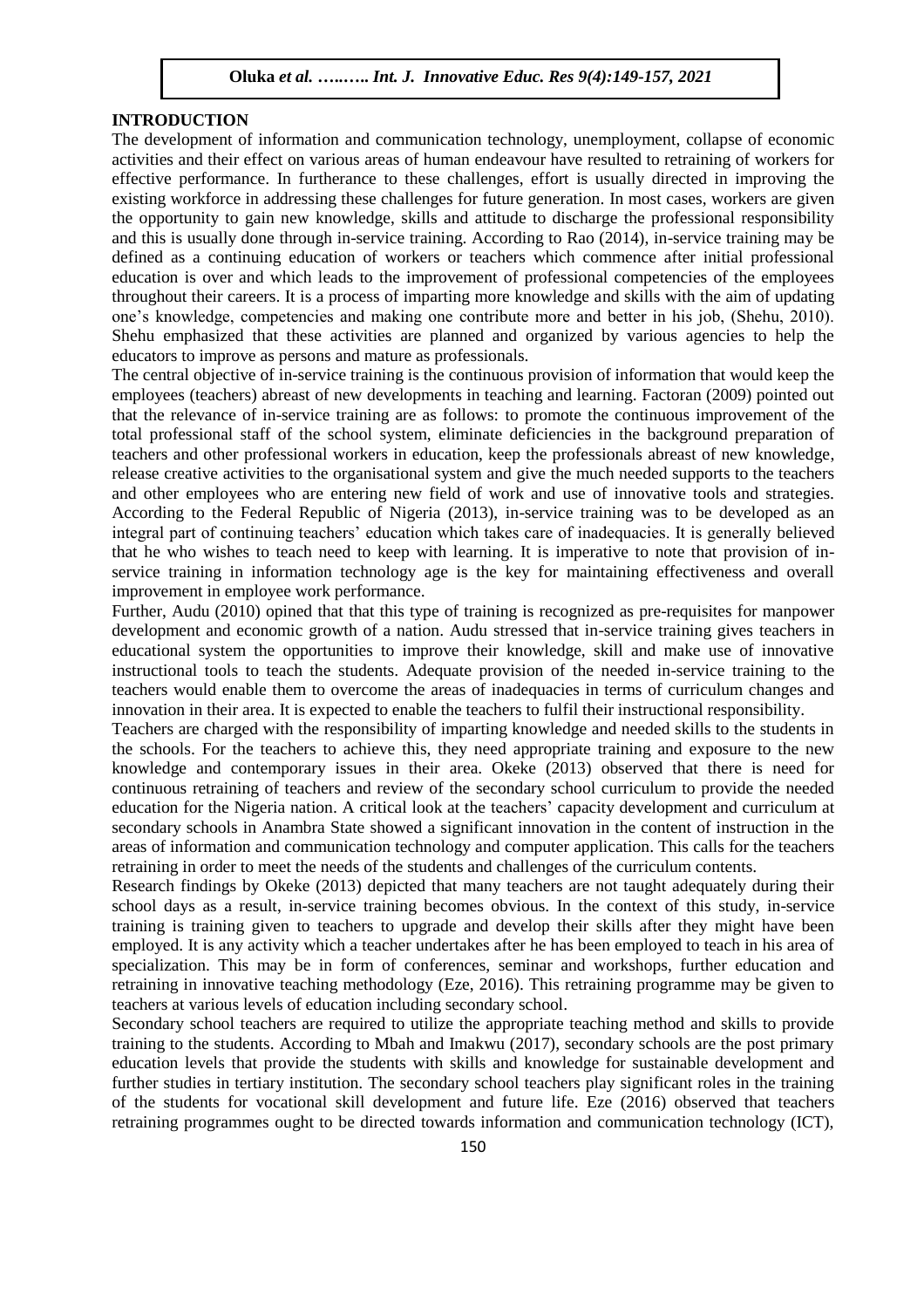curriculum review and blended teaching strategies. To ensure that the teachers are abreast with information technology, curriculum review and inculcation of right values even in the social media world, the secondary school teachers need appropriate in-service training (Chepkole, Koros & Prisca, 2017). In-service training needs are of great importance to male and female secondary school teachers. Odike (2021) observed that in-service training needs are not gender and employment position sensitive as it is of great importance to all the employees.

However, the provision of in-service training for secondary school teachers need to be directed towards ICT areas of powerpoint, video conferencing, information system handling and entrepreneurship in order to address the needs of the society in contemporary era (Chepkole, Koros & Prisca, 2017; Onuma, 2017). ICT in classroom is an umbrella term that includes computer and telecommunication devices and packages such as radio, television cellular phones, computer, powerpoint, video conferencing and internet hardware and software. PowerPoint is a widely used presentation programme that originated in the world of business but has now become common place in the world of education technology. According to Nwaubani, Nwokenna, Agbo, Ezema & Edeh, (2016) PowerPoint is now one of the most widely applied software in classroom teaching. PowerPoint presentation has many advantages over traditional chalk and talk lecture method of teaching (Ding & Liu, 2012). ICT skill and knowledge developed using powerpoint helps the teacher to utilize the innovative teaching methods as most of them are computer-based methods. In addition to in-service training needs of teachers in powerpoint is the video conferencing.

Video conferencing is used extensively for teaching purposes. Video conferencing systems are installed in a number of teaching theatres across a large group of teaching and learning. It is an electronic learning platform which provides pictures and audio signal to cause a desirable change in behaviour of the students (Eze, 2016). In a teaching scenario, one can deliver instruction to two or more groups of students at the same time, which not only saves time and energy but allows the students to interact with each other and broaden the scope of the class (Babajide & Ross 2009). According to Odoh (2012) video conferencing is a medium designed for dialogue and discussion about ideas and information presented by any of the participants (teacher or students). For instance, Nwaubani, et-al (2016) pointed out that teachers need in-service training in the use of social media, video conferencing, internet and other computer aid tools in facilitating teaching and learning in school. This is necessary in that training in 21st century which requires digital skills and knowledge to function in contemporary issues where distance education and information system are highly in use.

The society is changing and information systems are changing with it. It showed that content and approaches are equally changing. For instance, in secondary schools in Anambra State teachers seem not to be abreast with the competencies needed in the operation of some technological devices provided for effective teaching and learning. Such technological devices include social media, projector and slides, internet and other computer assisted devices. Ezeilo and Mbah (2019) pointed that they are needed for contemporary teaching effectiveness. It is pertinent ascertain the extent teachers require these needs in the delivery of curriculum content and improving instructional effectiveness, hence the need for the study. The perception of teachers and principal will be very relevant in this study. They are the people that receive the training and manage instructional activities; they are the ones that operate the devices to teach the students and can identify the area for in-service training.

# **Statement of the Problem**

Researches have shown that there are weaknesses exhibited by secondary school teachers on their job performance such as poor knowledge on the use of modern technological teaching tools in education and poor knowledge of entrepreneurship education. Studies conducted by Eze (2016) and Ezeugwu (2016) found that teacher training institutions lack modern facilities for teaching prospective teachers and that many educators have not been trained with modern equipment. This condition had affects the quality of job performance by secondary school teachers and consequently affected the quality of education provided to the students. This situation had impacted to the increasing poor academic performance and poor acquisition of ICT skill by the students in the contemporary issues and circumstances.

The researcher is worried with the type of training received by secondary school teachers during their pre-service training which may not address the challenges in contemporary society. This is because, it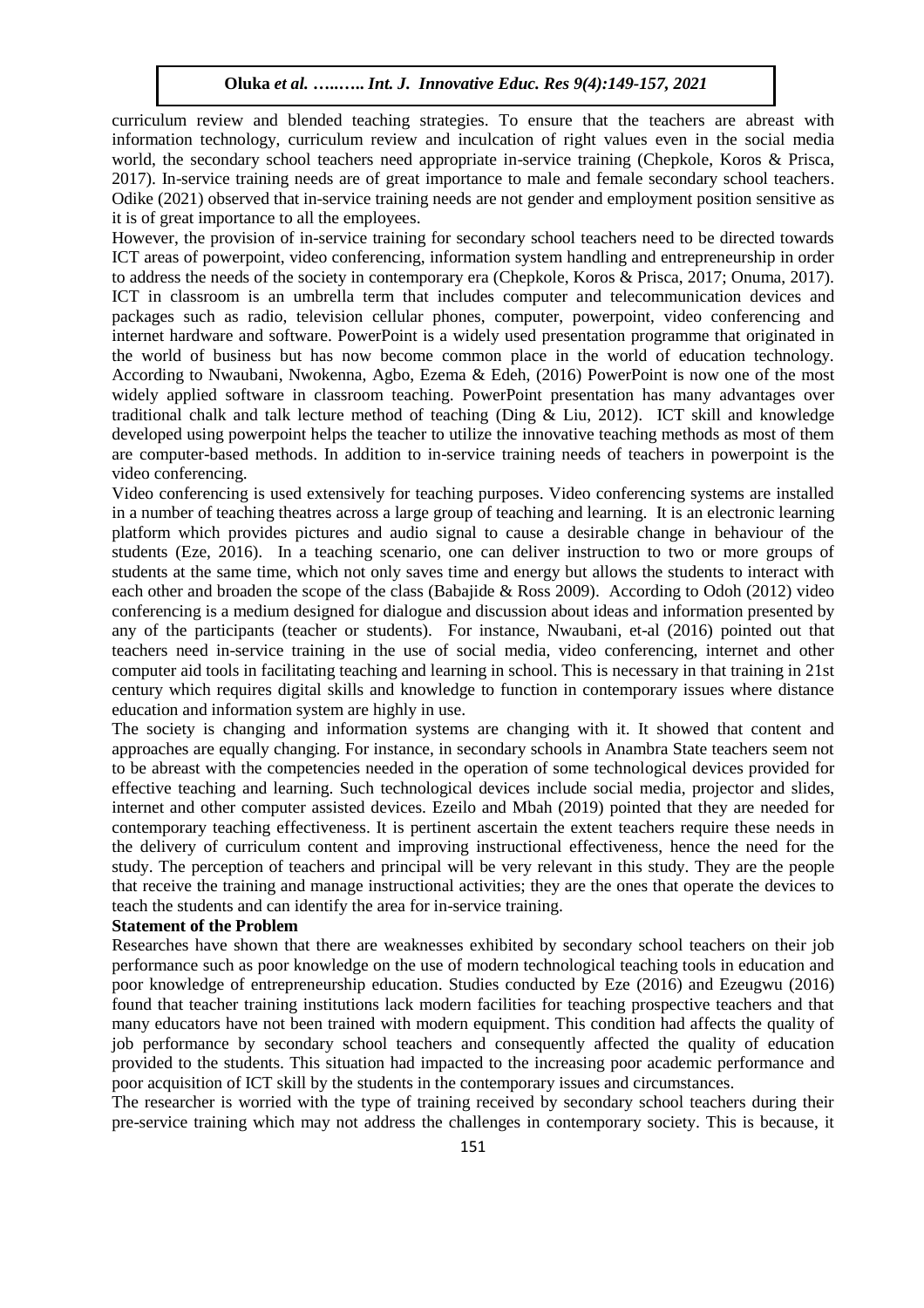has not contributed adequately to their job performance in producing the right quality output in secondary schools that would meet the societal needs. As a result, there is gap in what is taught and what the society needs which affect the level of unemployment, over dependency and poor performance of the students. It is not known the extent in-service training needs of teachers are provided in order to address the challenges of job performance in 21st century classroom. The problem of this study posed as a question is; to what extent are the in-service training needs of teachers are provided in secondary schools in Anambra State?

#### **Purpose of the Study**

The central purpose of the study was to determine the extent of provision of ICT in-service training needs of teachers for effective curriculum delivery in secondary schools in Anambra State. Specifically, the study soughs to determine the extent of provision of;

- 1. The Powerpoint in-service training needs of teachers for effective curriculum delivery in secondary schools in Anambra State.
- 2. The video conferencing in-service training needs of teachers for effective curriculum delivery in secondary schools in Anambra State.

#### **Research Questions**

The following research questions will guide the study;

- 1. To what extent are the PowerPoint in-service training needs of secondary schools teachers in Anambra State are being provided?
- 2. To what extent are the Video conferencing in-service training needs of secondary schools teachers in Anambra State are being provided?

# **Hypotheses**

The following null hypotheses were formulated and will be tested at 0.05 level of significance;

H01: There is no significant difference in the mean ratings of principals and teachers on the extent PowerPoint in-service training needs of secondary schools teachers in Anambra State are being provided

H02: There is no significant difference between the mean ratings of principals and teachers on the extent video conference in-service training needs of secondary school teachers in Anambra State are being provided.

# **METHODS**

This study adopted a survey research design. According to Nworgu (2015) survey research design is one in which a group of people or items are studied by collecting and analyzing data from only a few of them the entire group. This design was adopted due to the polychotomous instrument used and the opinion of the principals and teachers were sought for. The population for the study is 6595 that comprised 6342 teacher and 253 principals in public secondary schools in 254 secondary schools in Anambra States. The sample size is 659 principals and teachers. The sample size was determined using proportionate sampling techniques. Nworgu (2015) opined that when a population is above 1,000 the 10% of the population may be sampled to represent the entire population used for the study. This was applied to the population of principals and teachers with sample size of 26 and 633 respectively.

The data collection was carried out using 20 item structured questionnaire developed by the researchers. The instrument was structured in four point response scales of Very High Extent (VHE) High Extent (HE), Low Extent (LE) and Very Low Extent (VLE) with numerical values of 4, 3, 2 and 1 assigned to the items respectively. The instrument was validated by three experts in the relevant area. The reliability coefficient yielded 0.89 using Cronbach Alpha method. This 0.89 coefficient is in-line with Uzoagulu (2013) that reliability index of 0.60 to 1.0 shows that the instrument is highly reliable.

Three research assistants were used in the administration of the questionnaire and out of 659 copies distributed 568 copies were returned giving 86.19% return rate. Weighted means and standard deviations were used to answer the research questions. Decisions on the research questions were made using the lower and upper limits of the mean based on a four point scale as follows: Very High Extent (VHE) -- 3.50 - 4.00; High Extent (HE)--2.50 – 3.49; Low Extent (LE)--1.50 – 2.49 and Very Low Extent (VLE)--  $0.50 - 1.49$ . The standard deviation was used to determine the homogeneity or otherwise of the opinions of the respondents. The  $t - \text{test statistics of no significance difference was used to test the null}$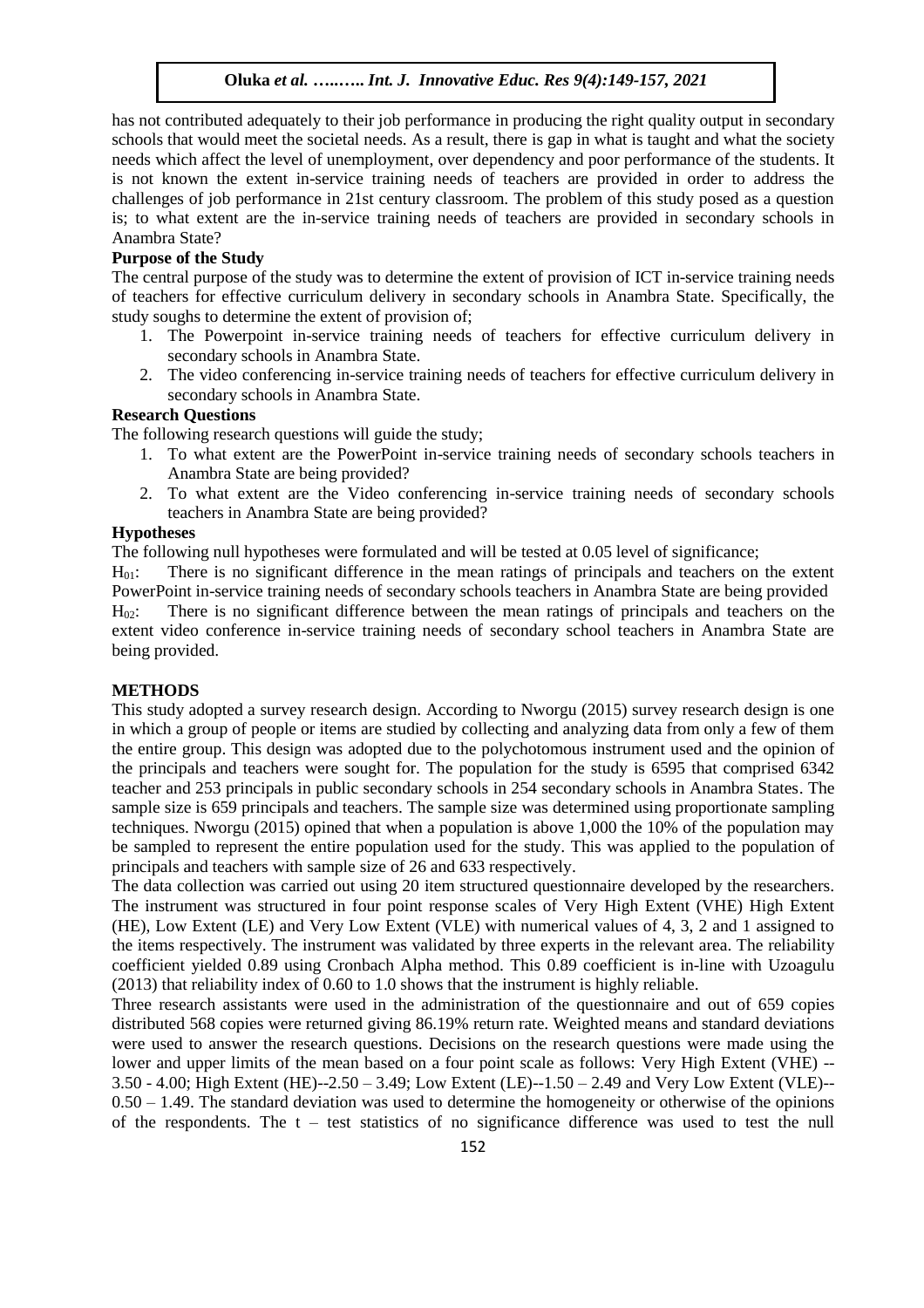hypotheses. The significant value (at 2-tail) was compared with .05 level of significance at the appropriate degree of freedom. The null hypothesis was not rejected where the significant value was less than the .05 level of significance value at appropriate degree of freedom; otherwise the null hypothesis was rejected.

#### **RESULTS**

The results of data analysis were presented in the tables below;

# **Research Question 1**

*To what extent are the PowerPoint in-service training needs of secondary schools teachers in Anambra State are being provided?*

**Table 1: Mean ratings and standard deviation on the extent PowerPoint in-service training needs of secondary schools teachers in Anambra State are being provided**

| S/N | extent PowerPoint in-service training needs of secondary<br>schools teachers are being provided including on the use of | <b>Principals</b><br>$N = 103$ |                 | Teachers $N=$<br>465 |                 | <b>Overall</b>   |                 | <b>Decisio</b><br>n |
|-----|-------------------------------------------------------------------------------------------------------------------------|--------------------------------|-----------------|----------------------|-----------------|------------------|-----------------|---------------------|
|     | PowerPoint in:                                                                                                          | $\overline{X_1}$               | SD <sub>1</sub> | $\mathbf{X}_2$       | SD <sub>2</sub> | $\overline{X_G}$ | SD <sub>G</sub> |                     |
|     | preparing instructional delivery in financial accounting                                                                | 1.71                           | 0.67            | 1.71                 | 0.66            | 1.71             | 0.66            | LE                  |
| 2   | in delivery of lesson in the lesson                                                                                     | 1.61                           | 0.62            | 1.65                 | 0.69            | 1.64             | 0.68            | LE                  |
| 3   | managing classroom learning condition                                                                                   | 1.58                           | 0.67            | 1.60                 | 0.66            | 1.60             | 0.66            | LE                  |
| 4   | to provide distance learning to the student                                                                             | 1.59                           | 0.70            | 1.64                 | 0.72            | 1.63             | 0.72            | LE                  |
| 5   | proper time management in instructional delivery                                                                        | 1.56                           | 0.67            | 1.63                 | 0.67            | 1.62             | 0.67            | LE                  |
| 6   | receive immediate feedback from the students                                                                            |                                |                 |                      |                 | 1.62             | 0.65            | LE                  |
| 7   | preparing lesson materials for the students to                                                                          | 1.62                           | 0.67            | 1.61                 | 0.64            |                  |                 | LE                  |
|     | print at<br>convenience                                                                                                 | 1.67                           | 0.66            | 1.70                 | 0.72            | 1.69             | 0.71            |                     |
| 8   | as an electronic instructional delivery method                                                                          | 1.61                           | 0.62            | 1.65                 | 0.66            | 1.64             | 0.65            | LE                  |
| 9   | revision of instruction after teaching.                                                                                 | 1.64                           | 0.72            | 1.61                 | 0.65            | 1.61             | 0.67            | LE                  |
|     | <b>Cluster Mean/SD</b>                                                                                                  | 1.62                           | 0.67            | 1.64                 | 0.67            | 1.64             | 0.67            | LE                  |

**Note: X = Mean; SD = Standard Deviation; LE= Low Extent** 

The analysis of data presented in Table 1 shows that the mean rating of the principals ranges from 1.56 to 1.71 and that of the teachers ranges from 1.61 to 1.71 indicating low extent. The overall mean ratings range from 1.60 to and 1.71 showing low extent. This means that the respondents' response to the items as to the extent PowerPoint in-service training needs of secondary schools teachers in Anambra State are being provided is low. The overall cluster mean of 1.64 further indicates that PowerPoint in-service training needs of secondary schools teachers in Anambra State are being provided to a low extent. The low standard deviation of 0.67 indicates that the respondents have similar opinion to the items.

#### **Hypothesis 1**

There is no significant difference in the mean ratings of principals and teachers on the extent PowerPoint in-service training needs of secondary schools teachers in Anambra State are being provided

**Table 2: Summary of t-test analysis of mean ratings of principals and teachers on the extent PowerPoint in-service training needs of secondary schools teachers in Anambra State are being provided**

| <b>Variables</b> |     |                        | df  | Sig.<br>(2tailed) | <b>Mean</b><br><b>Difference</b> | <b>Std. Error</b><br><b>Difference</b> | <b>Decision</b> |
|------------------|-----|------------------------|-----|-------------------|----------------------------------|----------------------------------------|-----------------|
| Principals       | 103 | 0.36<br>$\overline{ }$ | 566 | .714              | .20025                           | .54576                                 | <b>NS</b>       |
| Teachers         | 465 |                        |     |                   |                                  |                                        |                 |

The result of t-test analysis in Table 2 shows that the t-value at 0.05 level of significant and 581 degree of freedom for the nine items is 0.367 with a significant value of 0.714. Since the significant value of 0.714 is more than the 0.05 level of significant the null hypothesis is not significant. This means that there is no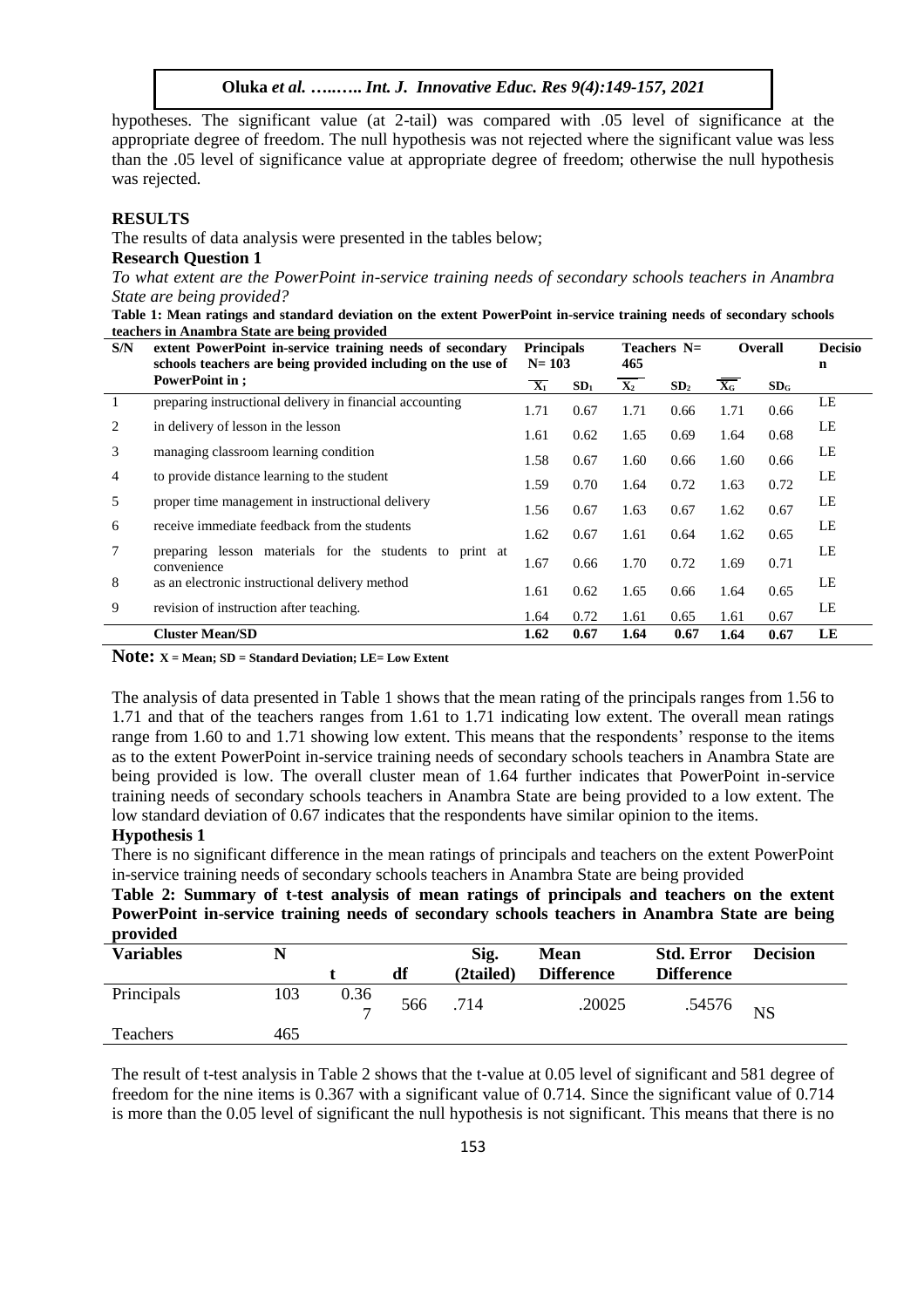**Oluka** *et al.* **…..…..** *Int. J. Innovative Educ. Res 9(4):149-157, 2021*

significant difference regarding the nine items on the mean ratings of principals and teachers on the extent PowerPoint in-service training needs of secondary schools teachers in Anambra State are being provided.

**Research Question 2:** *To what extent are the video conferencing in-service training needs of secondary schools teachers in Anambra State are being provided?*

**Table 3: Mean ratings and standard deviation on the extent Video conferencing in-service training needs of secondary schools teachers in Anambra State are being provided**

| S/N | extent Video conferencing in-service training needs of                                      | <b>Principals</b><br>$N = 103$ |                 | Teachers $N=$ |                 | Overall                   |                 | <b>Decision</b> |
|-----|---------------------------------------------------------------------------------------------|--------------------------------|-----------------|---------------|-----------------|---------------------------|-----------------|-----------------|
|     | schools teachers are<br>being provided<br>secondary<br>including;                           | $\overline{\mathbf{X_1}}$      | SD <sub>1</sub> | 465<br>$X_2$  | SD <sub>2</sub> | $\mathbf{X}_{\mathbf{G}}$ | SD <sub>G</sub> |                 |
| 10  | use of video conferencing in lesson planning                                                | 1.65                           | 0.66            | 1.68          | 0.66            | 1.67                      | 0.66            | LE              |
| 11  | use of video conferencing in delivery of lesson in the class                                | 1.66                           | 0.69            | 1.65          | 0.69            | 1.65                      | 0.69            | LE              |
| 12  | delivering instruction at a distant location                                                | 1.62                           | 0.67            | 1.63          | 0.66            | 1.62                      | 0.66            | LE              |
| 13  | video<br>conferencing<br>for<br>discussion<br>Prepare<br>method/interactive instruction     | 1.69                           | 0.73            | 1.66          | 0.71            | 1.67                      | 0.71            | LE              |
| 14  | Prepare video conferencing for technological/instructional<br>materials                     | 1.72                           | 0.67            | 1.68          | 0.66            | 1.68                      | 0.66            | LE              |
| 15  | Use of video conferencing to facilitate individualized<br>learning activities               | 1.66                           | 0.68            | 1.62          | 0.63            | 1.64                      | 0.65            | LE              |
| 16  | video<br>conferencing<br>communication in<br>managing<br>classroom                          | 1.62                           | 0.65            | 1.63          | 0.68            | 1.63                      | 0.67            | LE              |
| 17  | use video conferencing in evaluation of learning                                            | 1.70                           | 0.71            | 1.64          | 0.66            | 1.65                      | 0.67            | LE              |
| 18  | use video conferencing in collaborative instruction among<br>students in different location | 1.69                           | 0.68            | 1.59          | 0.64            | 1.61                      | 0.65            | LE              |
| 19  | video conferencing for replaying instructional<br>Use<br>delivery                           | 1.64                           | 0.63            | 1.63          | 0.65            | 1.63                      | 0.65            | LE              |
| 20  | Prepare video conferencing provide animation to students                                    | 1.73                           | 0.72            | 1.64          | 0.68            | 1.66                      | 0.69            | LE              |
|     | <b>Cluster Mean/SD</b>                                                                      | 1.67                           | 0.68            | 1.64          | 0.67            | 1.65                      | 0.67            | LE              |

**Note**: **X = Mean; SD =Standard Deviation; LE= Low Extent** 

The data presented in Table 3 indicates that the mean ratings of the principals ranges from 1.62 to 1.72 and mean ratings of the teachers ranges from 1.59 to 1.68; while the overall item mean ratings ranges from 1.61 to 1.68 depicting low extent. This shows that the items on the extent video conferencing inservice training needs of secondary schools teachers in Anambra State are being provided are low. The overall cluster mean rating of 1.65 indicates low extent. This implies that the respondents' responses to the extent video conferencing in-service training needs of secondary schools teachers in Anambra State are being provided low. The low standard deviation of 0.67 shows that the respondent's opinions do not differ remarkably to the itemized.

## **Hypothesis 2**

There is no significant difference between the mean ratings of principals and teachers on the extent video conference in-service training needs of secondary school teachers in Anambra State are being provided **Table 4: Summary of t-test analysis of mean ratings of principals and teachers on the extent video conference in-service training needs of secondary school teachers in Anambra State are being provided**

| <b>Variables</b> | N   |      |     | Sig.      | <b>Mean</b>       | <b>Std. Error</b> | <b>Decision</b> |
|------------------|-----|------|-----|-----------|-------------------|-------------------|-----------------|
|                  |     |      | df  | (2tailed) | <b>Difference</b> | <b>Difference</b> |                 |
| Principals       | 103 |      |     |           |                   |                   |                 |
|                  |     | .549 | 566 | .584      | .34595            | .63065            | NS              |
| Teachers         | 465 |      |     |           |                   |                   |                 |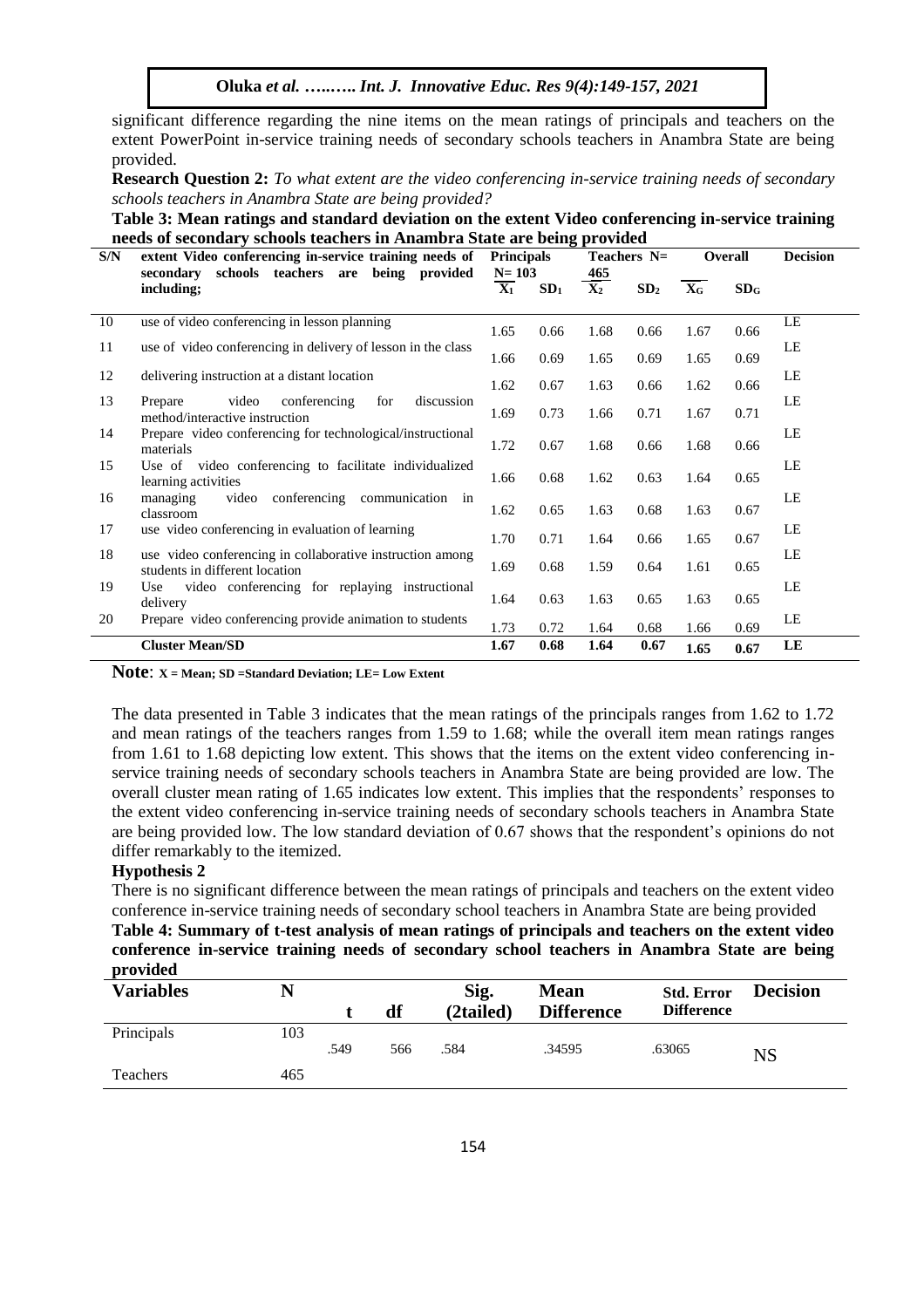The result of t-test analysis in Table 4 shows that the t-value at 0.05 level of significant and 581 degree of freedom for the items is 0.549 with a significant value of 0.584. As the significant value of 0.584 is more than the 0.05 level of significant the null hypothesis is not significant. This means that there is no significant difference with respect to the items on the mean ratings of principals and teachers on the extent video conference in-service training needs of secondary school teachers in Anambra State are being provided.

#### **DISCUSSION OF FINDINGS**

The result of the study according to research question one indicated that PowerPoint in-service training needs are provided to a low extent secondary schools teachers. The findings of the showed that PowerPoint in-service training needs are provided to a low extent in preparing instructional delivery in financial accounting, delivery of lesson in the lesson, managing classroom learning condition, providing distance learning to the student, receiving immediate feedback from the students and preparing lesson materials for the students to print at convenience, revision of instruction after teaching. The findings of the study revealed that PowerPoint in-service training needs of teachers are not provided to the levels they needed it to perform effectively in contemporary society. The findings of the study were in agreement with Ding and Liu (2012) that powerpoint training are not being provided to teachers to utilize it in their various subject area. A study conducted by Mbah (2015) compared classes taught with and without PowerPoint materials and showed no significant change in students' performance with PowerPoint though most of the students prefer PowerPoint to chalkboard teaching. There is need to ensure that in-service training provided to the teachers address the powerpoint needs of the teachers in their various subject matter. The findings of the study showed that there was no significant difference in the mean ratings of principals and teachers on the extent PowerPoint in-service training needs of secondary schools teachers in Anambra State are being provided. The implication of the findings of the study were that principals and teachers share the same opinion on the low extent of proving PowerPoint in-service training needs of secondary schools teachers in Anambra State.

In addition to the above, findings on research question two showed that video conference in-service training needs of secondary school teachers in Anambra State are being provided to a low extent. The study found that video conference in-service training needs provided to a low extent includes; using video conferencing in lesson planning, delivery of lesson in the class, delivering instruction at a distant location, prepare video conferencing for discussion method/interactive instruction, preparing video conferencing as technological/instructional materials, use of conferencing to facilitate individualized learning activities, managing video conferencing communication in classroom, use video conferencing in evaluation of learning, use video conferencing in collaborative instruction among students in different location, using video conferencing for replaying instructional delivery and preparing video conferencing to provide animation to students. This low extent means that the teachers need the training in video conferencing but poor attention are being provided on it for their services delivery. The findings of the study were in consonance with Odike (2021) that video conferencing training are not given the needed attention for sustainable education development in 21st century. The author pointed that teachers should be given in-services training in video conferencing to improve their service delivery in schools and distance locations. Nwaubani, Nwokenna, Agbo, Ezema and Edeh (2016) observed that adding video teaching to repertoire assists one to keep current with technology and explore new teaching delivery method. Video teaching may allow teachers to extend the reach of his/her content for instance, one may be able to attract additional enrolment from students in regional or rural areas where students are able to participate in classes and seminars, via video and allow students who could previously have missed out to take that content. The findings of the study depicted that there was no significant difference between the mean ratings of principals and teachers on the extent video conference in-service training needs of secondary school teachers in Anambra State are being provided. This showed that the principal and teachers share the same view that in-services training in video conferencing are not provided to high extent for effective service delivery. The findings were in agreement with Eze (2016) that in-service training of teachers in video conferencing ought to be considered critical in ICT classroom for service delivery.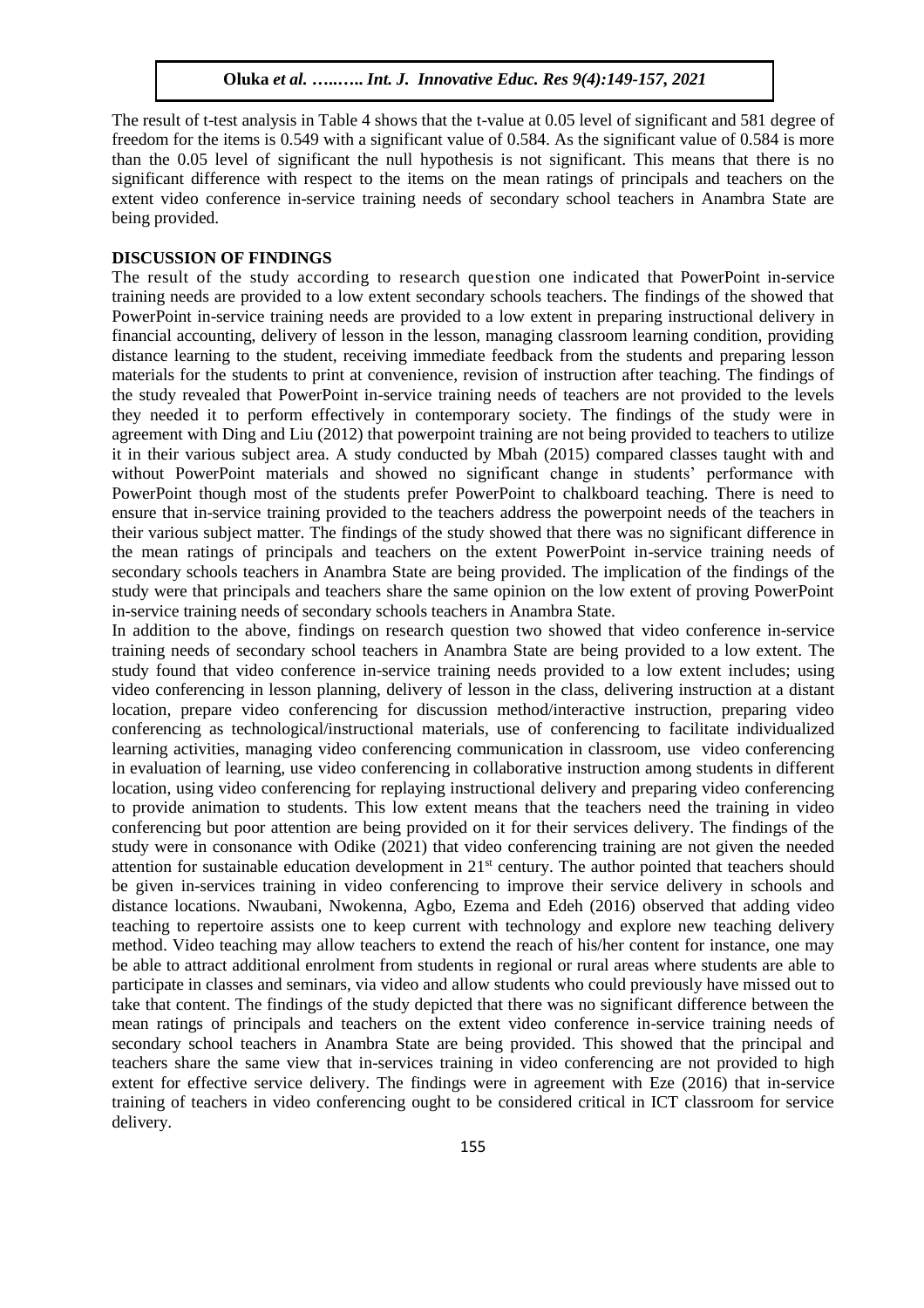# **CONCLUSION**

The idea of in-service training may be used to improve teacher's quality, effective curriculum delivery and students' academic performance in secondary schools. The challenges of teaching and learning in ICT age and era of joblessness which necessitated entrepreneurship education require the teachers to be given in-service training for effective development and service delivery. There is need to provide inservice training as a means of upgrading and updating of the knowledge and skills of teachers, modelling and reorientation of their attitude, so that they can be more effective, efficient and productive in their job. The study found that secondary school teacher's in-service training are provided to a low extent in the areas of powerpoint and video conferencing. The study revealed that the provision of in-service training in Powerpoint and video conferencing to the teachers are low and therefore ought to be increased to improve services delivery in the secondary schools in Anambra State.

# **RECOMMENDATIONS**

Based on the findings of the study, the following recommendations were made;

- 1. Government should improve the in-service training provided to secondary school teachers to a high extent especially in ICT.
- 2. The government should ensure that the facilities are provided during the in-services training to improve the acquisition of skills in ICT teaching strategies as seen in powerpoint and video conferencing.
- 3. The secondary school teachers should ensure participation and practicing of skills acquired inservice training in their service delivery.
- 4. Administrators of secondary schools should develop a framework for the government on the provision in-service training to teachers in Powerpoint, video conferencing and other ICT related areas.

#### **REFERENCES**

- Audu, C. S. (2010). Designing in-services and professional development workers. Educational Leadership, 57(8), 28-33.
- Babajide, J.F. & Ross, T. (2009). Perception of Lecturers and pre-service teachers towards the use of communication media in teaching pure and applied sciences in related disciplines proceedings of conference. Lagos: pp 23-40
- Chepkole, D. E., Koross, G. K. & Prisca, I. O. (2017) Influence of in-service training of Heads of Department (HODs) in public secondary schools in Marakwet Sub County. *Retrieved from http://*-*service/training/of/Heads/of/Department/(HODs) in/public/secondary/schools.com*
- Ding, L. & Liu, X. (2012). Getting started with quantitative methods in physics education research, in *Getting Started in PER*, edited by C. Henderson and K. A. Harper (American Association of Physics Teachers, College Park, MD). 1-42
- Eze T. A. (2016). Teachers perception on the impact of training and retraining on teachers productivity in Enugu State, Nigeria. *Quest Journals of Research in Business and Management, 4(3) 33-37.*
- Eze T. A. (2016). Teachers perception on the impact of training and retraining on teachers productivity in Enugu State, Nigeria. *Quest Journals of Research in Business and Management, 4(3) 33-37.*
- Ezeilo, A. E. & Mbah, C. O. (2019). Teachers perception on the availability and extent of utilization of elearning facilities in teaching students in Orumba South L.G.A of Anambra State. *Multi-Disciplinary Journal of Academic Excellence 19(1*) 98-111
- Ezeugwu, J. A. (2016). Physical Education Lecturers' perception of lecturer potential for entrepreneurship in Enugu State. *International Technology Research Journal 4(1)* 157-164
- Factoran, M. B. (2009). The importance of in-service training to teachers in our school system. *Retrieved from http:// in-service/training/to/teachers/in/our/school.com.*
- Federal Republic of Nigeria (2013). *National Policy on Education*. Lagos: NERDC Press.